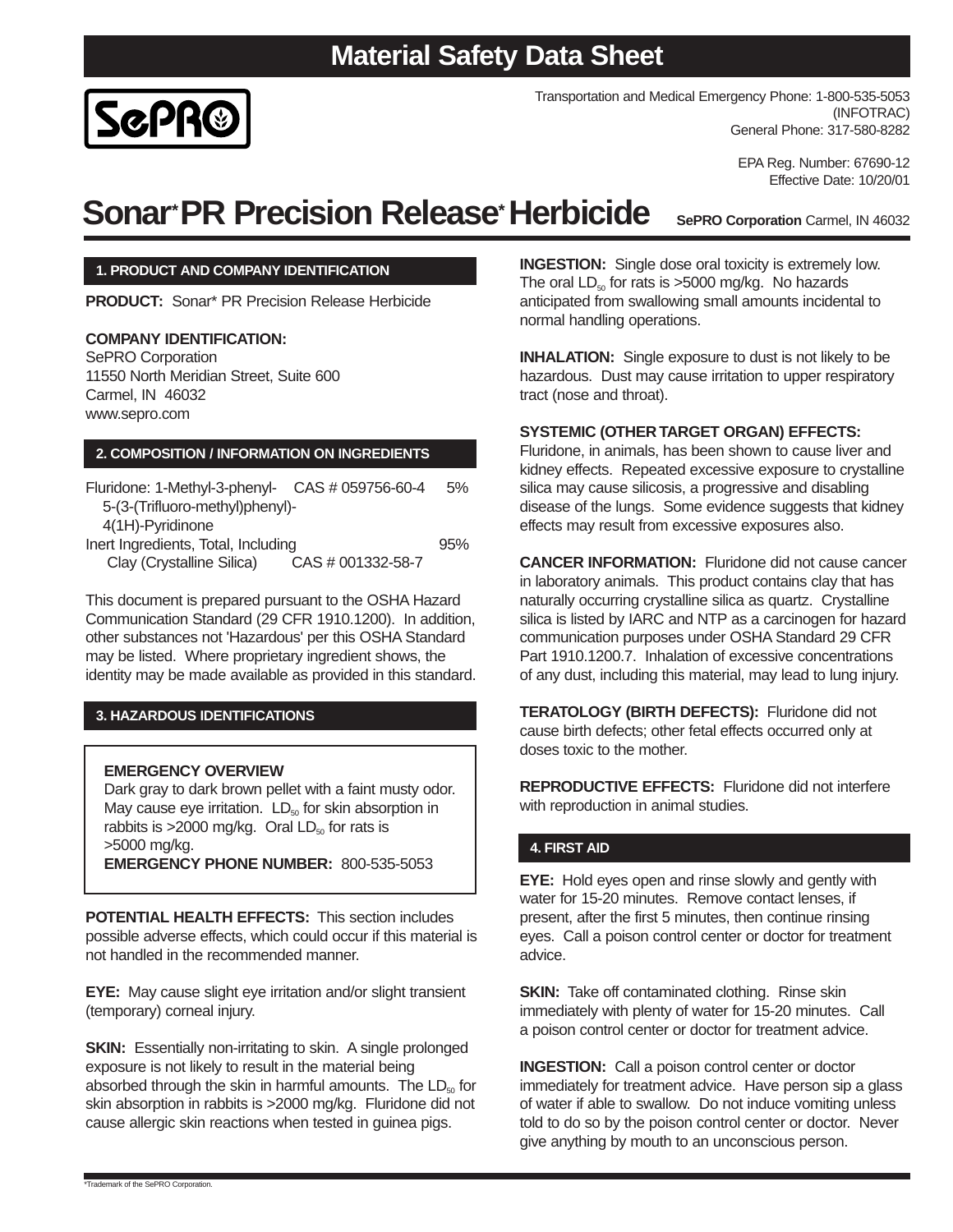

Transportation and Medical Emergency Phone: 1-800-535-5053 (INFOTRAC) General Phone: 317-580-8282

> EPA Reg. Number: 67690-12 Effective Date: 10/20/01

## **Sonar\*PR Precision Release\*Herbicide**

**SePRO Corporation** Carmel, IN 46032

**INHALATION:** Move person to fresh air. If person is not breathing, call 911 or ambulance, then give artificial respiration, preferably by mouth to mouth. Call a poison control center or doctor for further treatment advice.

**NOTE TO PHYSICIAN:** No specific antidote. Treatment of exposure should be directed at the control of symptoms and the clinical condition of the patient.

#### **5. FIRE FIGHTING MEASURES**

**FLASH POINT:** Not applicable **METHOD USED:** Not applicable

#### **FLAMMABLE LIMITS:**

**LFL:** Not applicable **UFL:** Not applicable

**AUTO-IGNITION TEMPERATURE:** No ignition up to 1382˚F (750˚C)

**EXTINGUISHING MEDIA:** Use water, CO<sub>2</sub>, or dry chemicals.

**FIRE AND EXPLOSION HAZARDS:** Will emit toxic vapors as it burns.

**FIREFIGHTING EQUIPMENT:** Wear positive-pressure, self-contained breathing apparatus and full protective clothing.

#### **6. ACCIDENTAL RELEASE MEASURES**

**ACTION TO TAKE FOR SPILLS AND LEAKS:** Contain and sweep up small spills and dispose as waste. Report large spills to INFOTRAC and consult SePRO Corporation for assistance. Prevent runoff.

#### **7. HANDLING AND STORAGE**

**PRECAUTIONS TO BE TAKEN IN HANDLING AND STORAGE:** Keep out of reach of children. Harmful if swallowed, absorbed through the skin, or inhaled. Avoid breathing dust or contact with skin, eyes, or clothing. Wash thoroughly with soap and water after handling. Wash exposed clothing before reuse.

#### **8. EXPOSURE CONTROL/PERSONAL PROTECTION**

These precautions are suggested for conditions where the potential for exposure exists. Emergency conditions may require additional precautions.

**EXPOSURE GUIDELINES:** Crystalline silica: ACGIH TLV is 0.05 mg/ $M<sup>3</sup>$  for quartz, tripoli, and fused silica; 0.05 mg/ $M<sup>3</sup>$ (respirable) for cristobalite and tridymite. OSHA PEL is 10/%SiO2 + 2 mg/M3 (respirable) for quartz, tripoli, and fused silica; 1/2 the value calculated from the respirable dust formula for quartz for cristobalite and tridymite.

PELs are in accord with those recommended by OSHA, as in the 1989 revision of PELs.

**ENGINEERING CONTROLS:** Provide general and/or local exhaust ventilation to control airborne levels below the exposure guidelines.

#### **RECOMMENDATIONS FOR MANUFACTURING, COMMERCIAL BLENDING, AND PACKAGING WORKERS:**

**RESPIRATORY PROTECTION:** Atmospheric levels should be maintained below the exposure guidelines. In dusty atmospheres, use a NIOSH approved dust respirator.

**SKIN PROTECTION:** Use gloves impervious to this material.

**EYE/FACE PROTECTION:** Use safety glasses.

**APPLICATORS AND ALL OTHER HANDLERS:** Refer to the product label for personal protective clothing and equipment.

#### **9. PHYSICAL AND CHEMICAL PROPERTIES**

**SOLUBILITY IN WATER:** Insoluble (disintegrates in water)

**APPEARANCE:** Dark gray or dark brown pellet

**ODOR:** Faint musty

**pH:** (aqueous 50/50) 3.5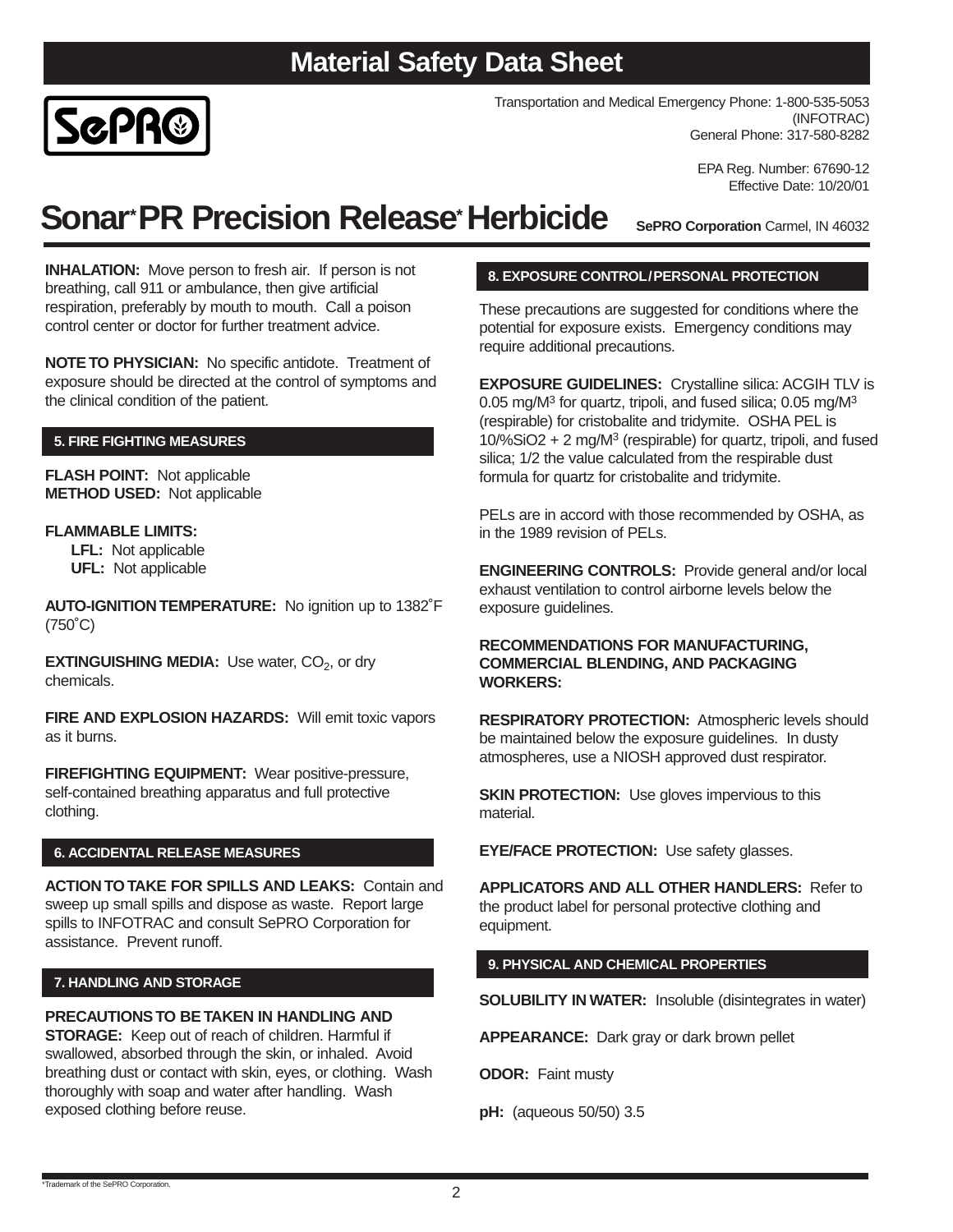3

## **Material Safety Data Sheet**

Transportation and Medical Emergency Phone: 1-800-535-5053 (INFOTRAC) General Phone: 317-580-8282

> EPA Reg. Number: 67690-12 Effective Date: 10/20/01

# **Sonar\*PR Precision Release\*Herbicide**

**15. REGULATORY INFORMATION**

**NOTICE:** The information herein is presented in good faith and believed to be accurate as of the effective date shown above. However, no warranty, express or implied, is given. Regulatory requirements are subject to change and may differ from one location to another; it is the buyer's responsibility to ensure that its activities comply with federal, state or provincial, and local laws. The following specific information is made for the purpose of complying with numerous federal, state or provincial, and local laws and regulations.

#### **U.S. REGULATIONS**

**SARA TITLE III, SECTION 313:** To the best of our knowledge, this product contains no chemical subject to SARA Title III, Section 313 supplier notification requirements.

**SARA HAZARD CATEGORY:** This product has been reviewed according to the EPA "Hazard Categories" promulgated under Sections 311 and 312 of the Superfund Amendments and Reauthorization Act of 1986 (SARA Title III) and is considered, under applicable definitions, to meet the following categories:

An Immediate Health Hazard A Delayed Health Hazard

#### **NATIONAL FIRE PROTECTION ASSOCIATION (NFPA 701):**

(4=Extreme; 3=High; 2=Moderate; 0=Insignificant)

Health 1 Flammability 0 Reactivity: 0

**STATE RIGHT-TO-KNOW:** The following product components are cited on certain state lists as mentioned. Non-listed components may be shown in Section 1 of the MSDS.

Follow label use directions carefully so as to avoid adverse effects on non-target organisms. In order to avoid impact on threatened or endangered aquatic plant or animal species, users must consult their state fish and game agency or the U.S. Fire and wildlife Service before making **12. ECOLOGICAL INFORMATION**

**STABILITY:** Stable under normal storage conditions.

**INCOMPATIBILITY:** (Specific materials to avoid)

**HAZARDOUS DECOMPOSITION PRODUCTS:**

**HAZARDOUS POLYMERIZATION: Not known to occur.** 

**MUTAGENICITY:** For fluridone, in-vitro mutagenicity studies were predominantly negative and animal

applications. Do not contaminate water when disposing of equipment wash waters. Trees and shrubs growing in water treated with Sonar PR Precision Release may be injured. Do not apply in tidewater or brackish waters.

#### **13. DISPOSAL CONSIDERATIONS**

mutagenicity studies were negative.

**11.TOXICOLOGICAL INFORMATION**

**DISPOSAL:** Do not contaminate water, food, or feed by storage or disposal. Wastes resulting from the use of this product may be disposed of on site per label use directions or at an approved waste disposal facility. Follow all local, state, and federal requirements for disposal.

#### **14.TRANSPORT INFORMATION**

For DOT regulatory information, if required, consult transportation regulations, product shipping papers, or your SePRO Corporation representative.

# SGPR®

Not determined.

None known.



**10. STABILITY AND REACTIVITY**

**SePRO Corporation** Carmel, IN 46032